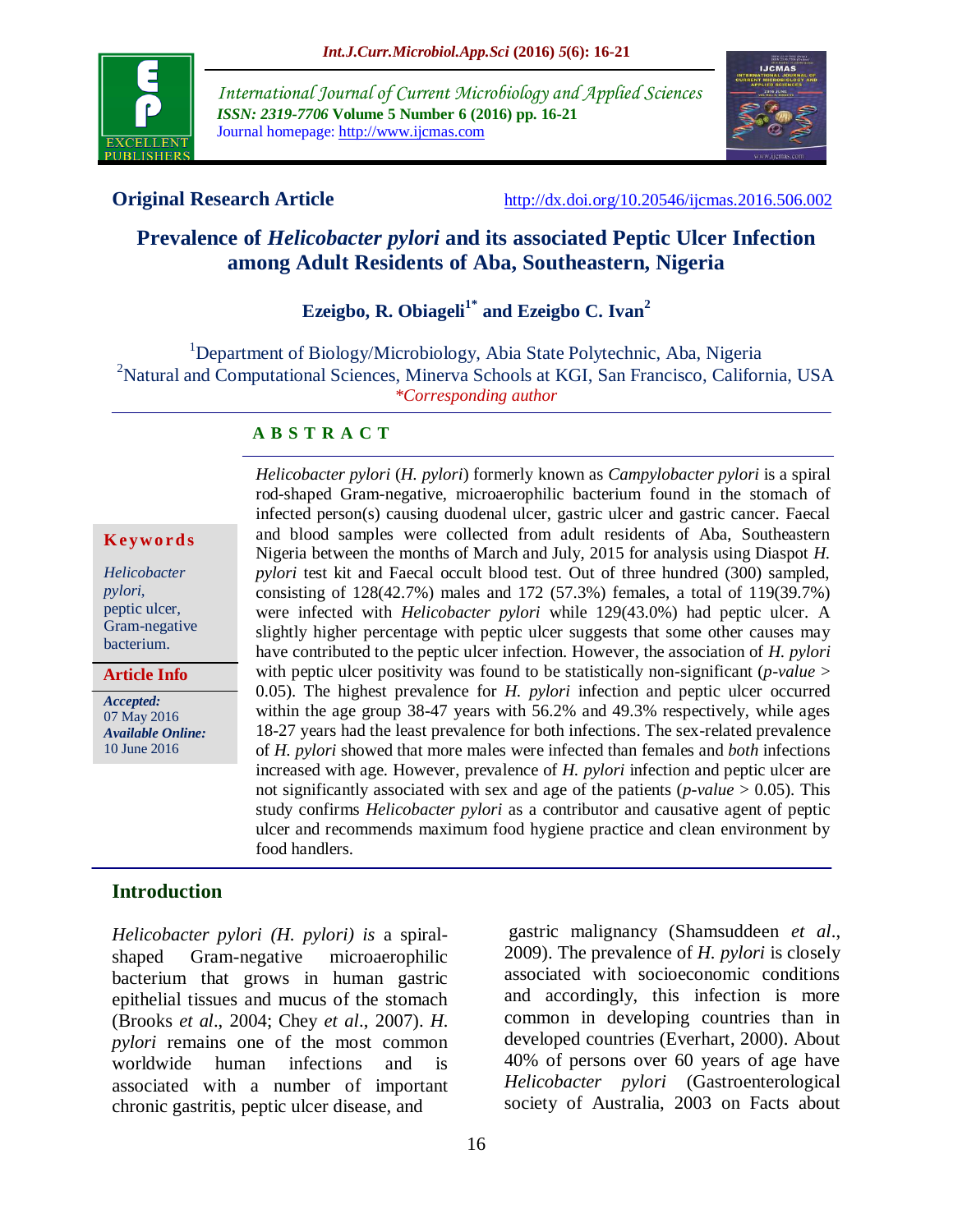*Helicobacter pylori*). Most people are infected in childhood. *Helicobacter pylori* causes more than 90% of duodenal ulcers and up to 80% of gastric ulcers. Approximately two-thirds of the world's population is infected with *H. pylori*. In the United State, *H. pylori* is more prevalent among older adults, African American, Hispanics and lower socioeconomic groups. Although, the prevalence of *H. pylori*  infection in developed countries seems to be decreasing, it is still high in developing world with as much as 90% (Konturek, 2008). In developing countries, 70-90% of the population carries *H. pylori*; almost all of these acquired the infection before the age of 10 years (Taylor and Parsonnet, 1995). In developed countries, the prevalence of infection is lower, ranging from 25-50%. The data from developed countries also suggests that most infections are acquired in childhood (Taylor and Parsonnet, 1995). These remarkable organisms survive the extreme acidity of the stomach because of its ability to split urease to release nitrogen which increases the pH of gastric acid and for protein synthesis; thus creating an alkaline microenvironment by hydrolyzing urea to ammonia. Other intestinal parasites like hookworms *Ascaris lumbricoides,* roundworms and non-steroid anti-inflammatory drugs (NSAIDS) such as Aspirin and Ibuprofen also contribute to the development of ulcer (Parkin *et al*., 1999). Symptoms include abdominal discomfort, weight loss, bloating, burping, nausea/vomiting and release of bloody or dark coloured stool, bloody vomit or coffee vomits and bleeding.

The treatment of *H. pylori* remains a challenging clinical problem despite extensive research over the last 25 years (Egan *et al*., 2007). Bacterial resistance and poor patient compliance are believed to be the primary factors in *H. pylori* treatment

failure (Megraud, 2004). The occurrence of side-effects has reduced the compliance of patients with treatment regimens and led to the development of bacterial resistance (de Bortoli *et al*., 2007). This has led to the development of alternative treatment options in *H. pylori.* Increasing antimicrobial resistance and falling eradication rates are the result of the widespread use of antibiotics (Egan *et al*., 2007). The prevalence of antimicrobial resistance in *H. pylori* shows regional variation both within and between countries. However, alternative antibiotics based on local resistance rates may improve eradication rates (Egan *et al*., 2007). This survey is aimed at determining the prevalence of *H. pylori* and its associated peptic ulcer infection in Aba, Southeastern Nigeria.

# **Materials and Methods**

# **Study Area**

Aba is a major settlement and commercial center in the southeastern part of Nigeria. The geographical co-ordinates for Aba are  $5^{\circ}$  07 N latitude and  $7^{\circ}$  22 E longitude and 205m (673ft) above sea level. Aba consists of two Local Government Areas: Aba North and Aba South LGAs. The city is thickly populated with small towns and villages. The people are predominantly traders, artisans, farmers and public/civil servants. Because of climatic nature of the studied area (Aba being in the rainforest zone), compounded with the socioeconomic nature of the people, infections associated with personal and environmental hygiene are common.

### **Research Ethics**

Ethical review and clearance of the research protocol were obtained from the Ethical Review Committee of the Department of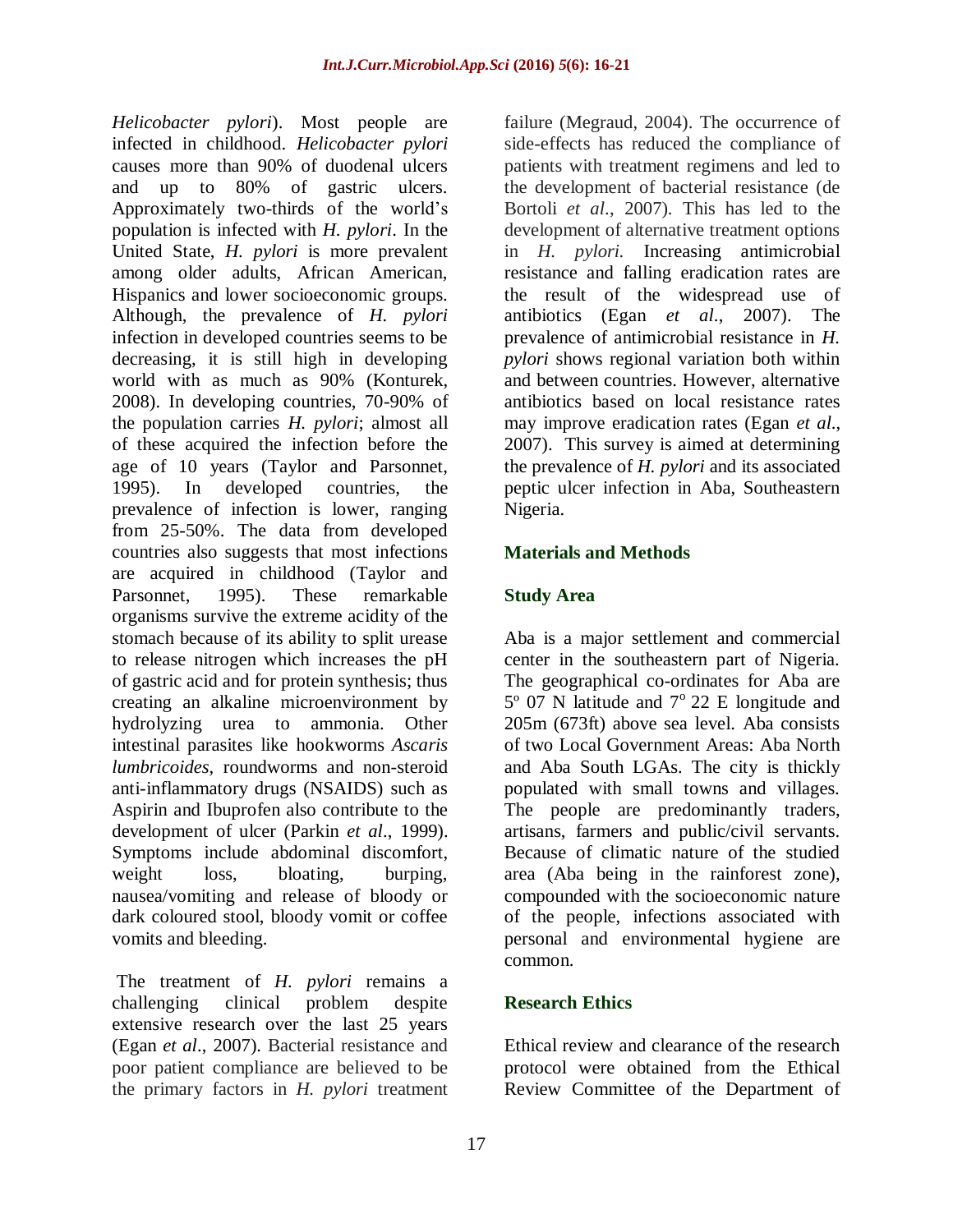Biology/Microbiology, Abia State Polytechnic, Aba. Permission was sought from each of the Local Government Chairmen. All subjects who gave their consent and are willingness to participate in this study signed the consent form and presented their identification data (name, age, sex, occupation etc).

# **Sample Collection**

Blood and stool samples were randomly collected from 300 adult individuals between the ages of 18 years and above. About 2mL of venous blood was collected from each subject into an EDTA bottle (labeled with code numbers, age and sex) using 5mL syringe. Stool samples were also collected with the use of catching device (hat-shaped plastic lid). The catching device prevents contamination of the stool samples by water, urine or dirt. The stool samples were put in sterile screw-capped bottles and labeled with identification numbers. The collected samples were taken to the Microbiology Laboratory of Abia State Polytechnic, Aba for analysis.

# **Analysis of the Samples**

The presence of *H. pylori* was determined by Blood Antibody Test and Stool Antigen Test.

Blood Antibody test was carried out using *H. pylori* Test device (Diaspot H. pylori), an invitro chromatographic immunoassay for the qualitative detection of *H. pylori*  antibodies. Each of the 2mL of blood samples collected was centrifuged for 20 minutes. The blood formed two layers (the serum and the red blood cells). The Diaspot *H. pylori* test kits were placed on a clean table. A rubber dropper was used to transfer 3 drops of serum into each well of the test kit and timed for 20 minutes to observe for

the presence or absence of one or two coloured lines: one is the control region (C) while the other is the test region (T). The appearance of one coloured line on the control region indicates a negative result while the appearance of two coloured lines both on the test region and control region indicates positive result to *H. pylori*  infection.

Faecal occult blood test was performed in the laboratory by thoroughly emulsifying 2g of each stool sample in 5mL of normal saline in a test tube (faecal occult blood test tube), using sterile rod, and each placed in a test tube rack. The emulsified stool samples were allowed to sediment, after which, a faecal occult test strip was dropped into the mixture and allowed to absorb it. Two red lines at the middle of the strip indicate a positive result, while negative result is an indication of one red line.

# **Statistical Analysis**

Statistical analysis was done using statistical package for social sciences (SPSS) version 20.0. Statistical significance tests included the use of *p-value* to assess the role of chance and  $\chi$ 2 (Chisquare) test to account for the association between different variables. In this study, *p-value* < 0.05 was used to disapprove the null hypothesis.

### **Results and Discussion**

Table 1 represents the sex-related prevalence of *H. pylori* and peptic ulcer. Out of 300 adult individuals examined, consisting of 128(42.7%) males and 172(57.3%) females, 119(39.7%) were infected with *H. pylori* compared to129 (43.0%) with peptic ulcer. The prevalence of *H. pylori* infection and peptic ulcer are not significantly associated with sex  $(P = 0.242)$ ,  $t = -2.500$ ).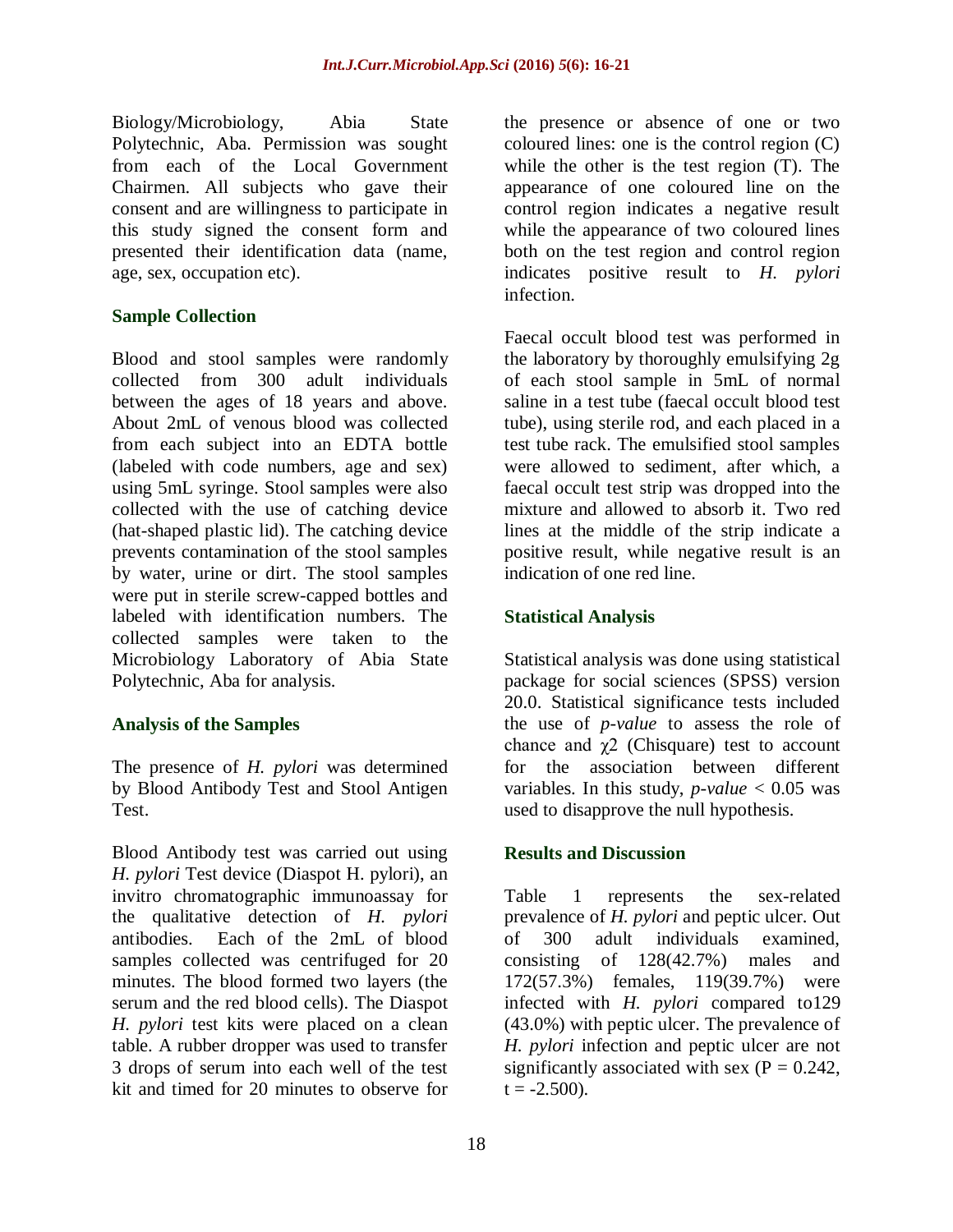| Sex    | Number       |                             | Number Positive Number Positive for |
|--------|--------------|-----------------------------|-------------------------------------|
|        | Examined (%) | for <i>H. pylori</i> $(\%)$ | peptic ulcer $(\% )$                |
| Male   | 128(42.7)    | 51(39.8)                    | 54(42.2)                            |
| Female | 172(57.3)    | 68(39.5)                    | 75(43.6)                            |
| Total  | 300          | 119(39.7)                   | 129(43.0)                           |

**Table.1** Sex-related Prevalence of *H. pylori* infection and Peptic ulcer

**Table.2** Age-related Prevalence of *H. pylori* infection and Peptic ulcer

| Age (years) | Number    | Number positive             | Number       |
|-------------|-----------|-----------------------------|--------------|
|             | Examined  | for <i>H. pylori</i> $(\%)$ | Positive for |
|             | $(\%)$    |                             | peptic ulcer |
| 18-27       | 135(45.0) | 45(33.3)                    | 50(37.0)     |
| 28-37       | 92(30.7)  | 33 (35.9)                   | 43 (46.7)    |
| 38-47       | 73 (24.3) | 41(56.2)                    | 36(49.3)     |
| Total       | 300       | 119 (39.7)                  | 129 (43.0)   |

*H. pylori* and peptic ulcer infections are statistically not significant ( $P= 0.529$ ,  $t = -$ 0.756).

The age-related prevalence of *H. pylori* and peptic ulcer is shown in Table 2. The highest prevalence for both *H. pylori* and peptic ulcer occurred within the age group 38-47 years with 56.2% and 49.3% respectively, while ages 18-27 years had the least for both the bacterial infection and peptic ulcer. Agedistribution of *H. pylori* and peptic ulcer infection is not statistically significant  $(P=0.568, t= 0.386).$ 

*H. pylori* are spiral-shaped bacteria that can cause peptic ulcer disease by damaging the mucous coating that protects the lining of the stomach and duodenum. This study investigated the prevalence of *H. pylori*  infection and peptic ulcer in Aba,

Southeastern Nigeria. The result showed that the *H. pylori* infection is endemic in the studied area. On the relationship between *H. pylori* and peptic ulcer, result showed nonsignificant difference in their prevalence. This therefore confirmed the link between *H. pylori* and the pathogenesis of peptic ulcer disease (Paptheodoridis *et al*., 2006; Chey *et al*., 2006). Although, *H. pylori* is known to cause peptic ulcer, others like nonsteroidal anti-inflammatory drugs have also been implicated by other authors (Peterson, 1991; Parkin *et al*., 1999). On sex-related prevalence of *H. pylori* and peptic ulcer, the result revealed that males and females are approximately infected although more males were infected than females. The statistical analysis showed there is no significant difference in prevalence between the males and the females and this agrees with the findings of other authors (Tarkhashvili *et al*.,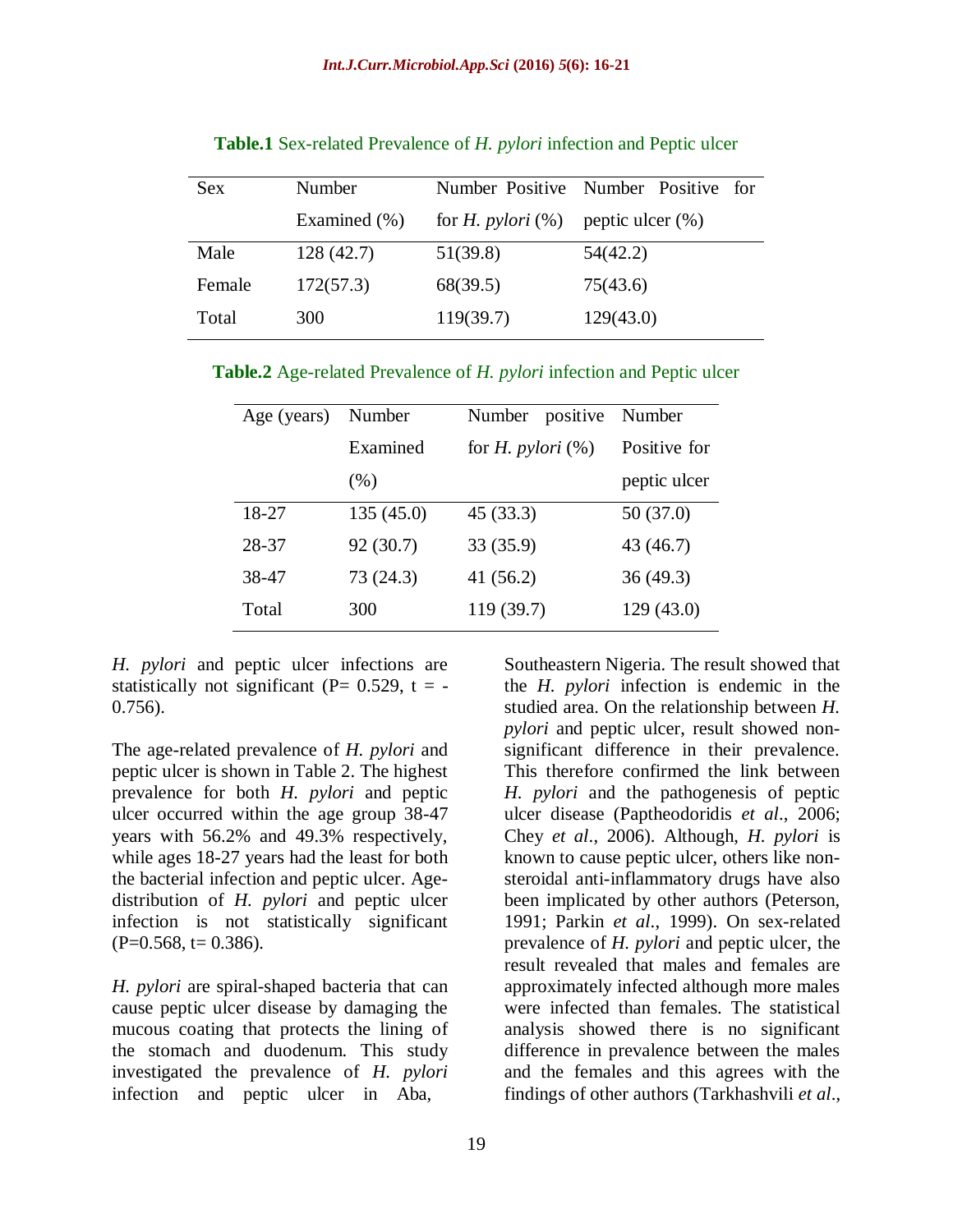2009; Shokrzadeh *et al*., 2012; Adlekha *et al*., 2013). On age –related prevalence, the results also revealed that both *H. pylori*  infection and peptic ulcer increased with age; however this is not significantly different. This result agrees with the findings of Tarkhashvili *et al* (2009) and Adlekha *et al* (2013) but contrasts with the results of Shokrzadeth *et al* (2012) and Kaore *et al* (2012) were *H. pylori* positivity increased with age of 20-40 years. There is a need therefore to create awareness on *H. pylori* infection and its associated peptic ulcer infection in Aba.

In conclusion, this study evaluated the prevalence of *Helicobacter pylori* (*H. pylori*), a Gram-negative bacterium that causes peptic ulcer. The close association between the two infections suggests that *H. pylori* could be a major cause of peptic ulcer; although other causes such as nonsteroidal anti-inflammatory drugs and Aspirin (taken to prevent heart attack or stroke) have also been implicated. Personal hygiene and early detection and treatment of *H. pylori* will go a long way in eradicating the infection and its associated peptic ulcer infection.

# **Acknowledgement**

The authors wish to acknowledge the approval of the Aba North and South local government authorities in the collection of samples.

# **References**

Adlekha, S., Chadha, T., Krishnan, P., Sumangala, B. 2013. Prevalence of *Helicobacter pylori* infection among patients undergoing upper gastrointestinal endoscopy in a medical college hospital in Kerala, India. *Annals of Med. Health Sci. Res.,*

3(4): 559-563.

- Brooks, G.F., Butel, J.S., Morse, S.A. 2004. Jawetz, Melnick, and Adelberg's Medical Microbiology, 23rd edition, Mc Graw Hill International Edition, New York. Pp 275- 6.
- Chey, W.D., Wong, B.C.Y., Practice Parameters Committee of the American College of Gastroenterology Guideline on the management of *Helicobacter pylori* infection. *J. Gastroenterol.,* 102: 1808-1825.
- De Bortoli, N., Leonardi, G., Ciancia, E., Merio, .A, Bellini, M., Costa, F., Mumolo, M.G., Ricchiuti, A., Cristiani, F., Santi, .S, Rossi, M., Marchi, S. 2007. Helicobacter pylori eradication: a randomized prospective study of triple therapy versus triple therapy plus lactoferron and probiotics. *Am. J. Gastroenterol.,* 102(5): 951-956.
- Egan, B.J., Katicic, M., O'Connor, H.J., O'Morain, C.A. 2000. Treatment of *Helicobacter pylori*. *Helicobacter,*  12(suppl. 1):13-37.
- Everhart, J.E. 2000. Recent development in the epidemiology of *Helicobacter pylori*. *Gastroenterol. Clin. N. Am.,*  29: 559-578.
- Kaore, N.M,. Nagdeo, N.V., Thombare, V.R. 2012. Comparative evaluation of the diagnostic tests for Helicobacter pylori and dietary influence for its acquisition in dyspeptic patients: A rural hospital based study in central India*. JCDR,* 6: 636-641.
- Konturek, J.W. 2008. Helicobacter pylori and its pathogenicity role in peptic ulcer, gastritis and gastric cancer*. J. Physio-pharmacol.,* 54(suppl. 3): 23- 41.
- Megraud, F. 2004. Helicobacter pylori antibiotics resistance: prevalence, important and advances in testing.